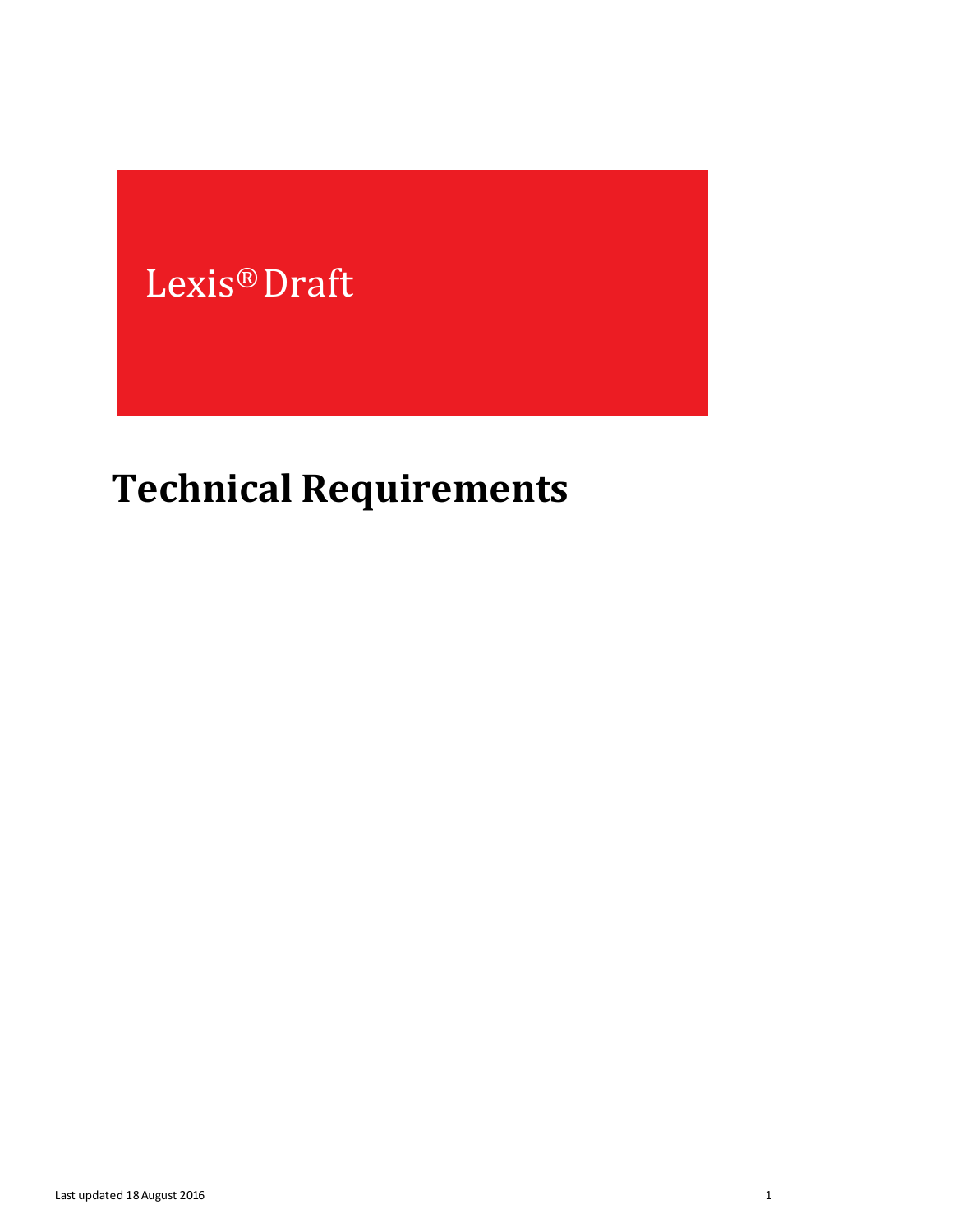## **Workstation**

#### **System Configuration**

|                          | <b>Minimum</b>                           | Recommended                       |
|--------------------------|------------------------------------------|-----------------------------------|
| Processor                | 2 GHz processor                          | Core 2+ Duo processor at 2.66 GHz |
| Memory (RAM)             | 4 GB                                     | 6 GB                              |
| Hard Drive Space         | 550MB                                    | 550MB+                            |
| <b>Browser</b>           | Microsoft Internet Explorer 10 or higher | IE11                              |
| <b>Screen Resolution</b> | 1024 x 768                               | $1366 \times 768$                 |

#### **Operating System Requirements**

Lexis Draft is a desktop application. You need one of the following operating systems installed on your local workstation to run Lexis Draft:

| <b>Operating Systems</b>     | <b>Requirements</b>                                                    |
|------------------------------|------------------------------------------------------------------------|
| Windows 8 32-bit and 64-bit  | Requires any priority updates that Microsoft Windows Updates provides. |
| Windows 10 32-bit and 64-bit | Requires any priority updates that Microsoft Windows Updates provides. |

### **Thin Client**

#### **System Configuration**

|                          | <b>Minimum</b>                           | Recommended             |
|--------------------------|------------------------------------------|-------------------------|
| Processor                | 2 (Physical or Cores)*                   | 2+ (Physical or Cores)* |
| Memory (RAM)             | 112MB per user                           | 112MB per user          |
| Hard Drive Space         | 550MB                                    | 550MB+                  |
| <b>Browser</b>           | Microsoft Internet Explorer 10 or higher | IE11                    |
| <b>Screen Resolution</b> | 1024 x 768                               | $1366 \times 768$       |

#### **Operating System Requirements**

For terminal server environments Lexis Draft is supported in the following configurations:

| <b>Operating Systems</b>                                          | <b>Citrix Version</b> |
|-------------------------------------------------------------------|-----------------------|
| Windows Server 2008 R2 STD<br>Windows Server 2012 standard and R2 | XenApp 6.5 Farm       |

#### **Software Requirements**

| Software                                                                            | <b>Requirements</b>                                                    |
|-------------------------------------------------------------------------------------|------------------------------------------------------------------------|
| Microsoft Office 2013 (32bit & 64bit). Recommended hotfixes:<br>2880491 and 2768648 | Requires any priority updates that Microsoft Windows Updates provides. |
| Microsoft Office 2016 (32bit & 64bit)                                               | Requires any priority updates that Microsoft Windows Updates provides. |
| PDF viewing application                                                             | N/A                                                                    |

#### **Prerequisites**

| Prerequisite                                                         | <b>Description</b>                                                                                                                                                                  |
|----------------------------------------------------------------------|-------------------------------------------------------------------------------------------------------------------------------------------------------------------------------------|
| LexisNexis AU subscription                                           | A subscription to CaseBase is the minimum requirement.                                                                                                                              |
| Lexis Draft subscription                                             | Please contact Customer Relations if you do not have an existing<br>Lexis Draft subscription                                                                                        |
| Required Software (can be installed by the Lexis Draft<br>installer) | Microsoft, NET Framework 4 Client Profile<br>Microsoft .NET Framework 4 Extended<br>Microsoft Visual Studio 2010 Tools for Office Runtime x86\x64<br>(Depending on OS architecture) |